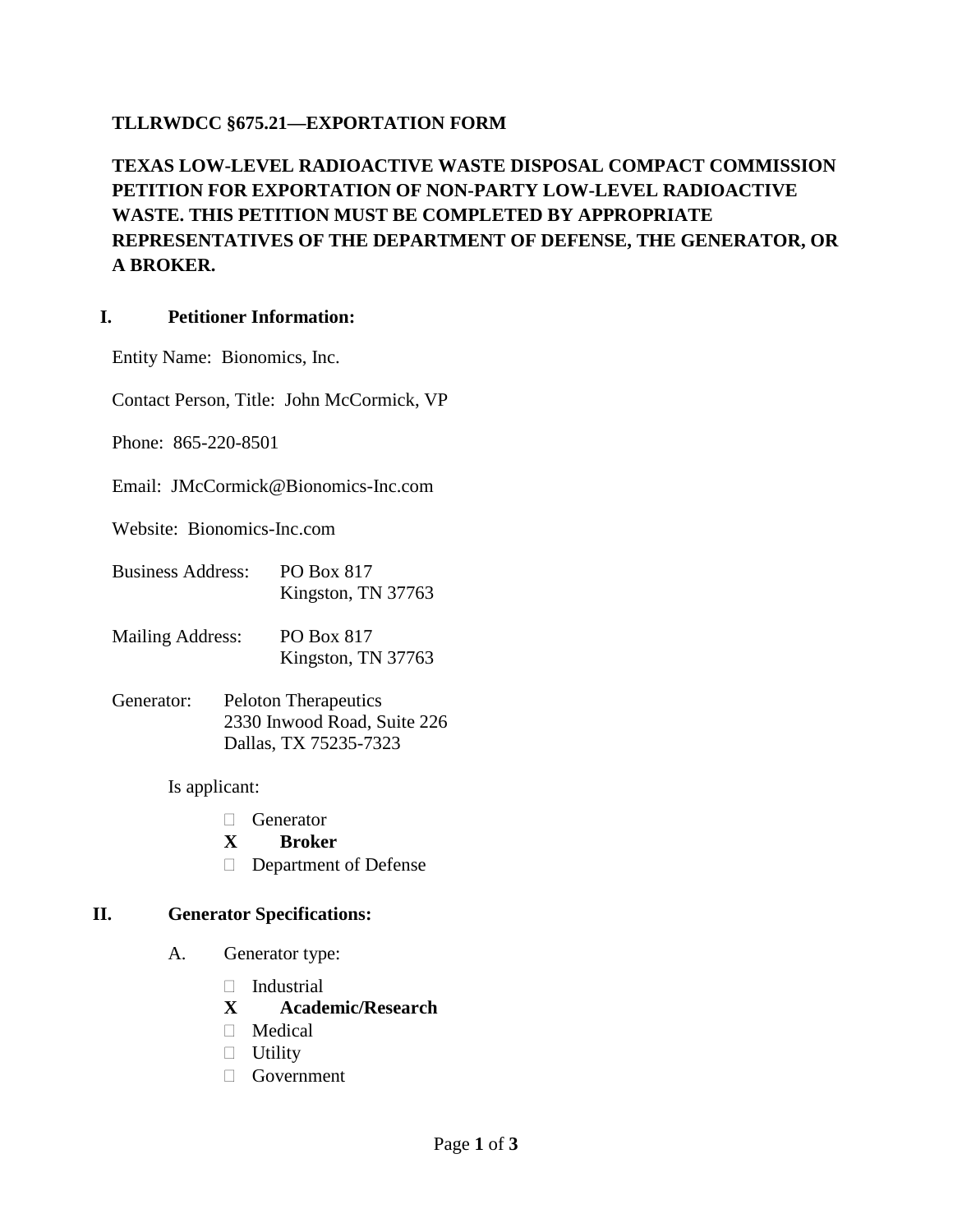### **III. Export Permit Period: January 1, 2017 to December 31, 2017**

#### **IV. Waste proposed for exportation:**

Waste Volume (Cubic Feet): 25 ft3 approximately 250 pounds DAW, 15 gallons of Aqueous

Waste Radioactivity (Curies): less than 1.0 mCi

Waste Classification:

#### **X Class A,**

- Class B, and/or
- □ Class C

Name and Location of Proposed Treatment and /or Disposal Facility:

Energy Solutions Oak Ridge, TN for Incineration

Approximate Date of Proposed Exportation (if known): unknown

Waste Description: Dry Solid Waste and Aquous Liquids

This facility does not have a compactor to eliminate the void spaces and reduce the volume of the waste. It would be difficult, time consuming and potentially hazardous to hand compact the waste into one 7.5 ft3 drum in order for the waste to be acceptable for disposal at the WCS site. WCS cannot accept waste in other than metal containers and the waste is in cardboard boxes. This waste will be sent to Energy Solution in Tennessee for incineration with final burial of any resultant ash in Utah.

Aqueous Liquids require processing prior to disposal and small generators are not established to process this waste correctly. This processing increases the risk of contamination, increases exposure of radionuclides to employees and creates additional waste volumes by doubling or tripling the present volume resulting into much higher disposal costs. Burning the liquids is a method to eliminate the volume, cost and most important reduces risks.

#### **Compliance**

Does Petitioner have any unresolved violation(s), complaint(s), unpaid fee(s), or past due report(s) with the Texas Low-Level Radioactive Waste Disposal Compact Commission?

#### **X No.**

Yes. Please explain and attach applicable documents.